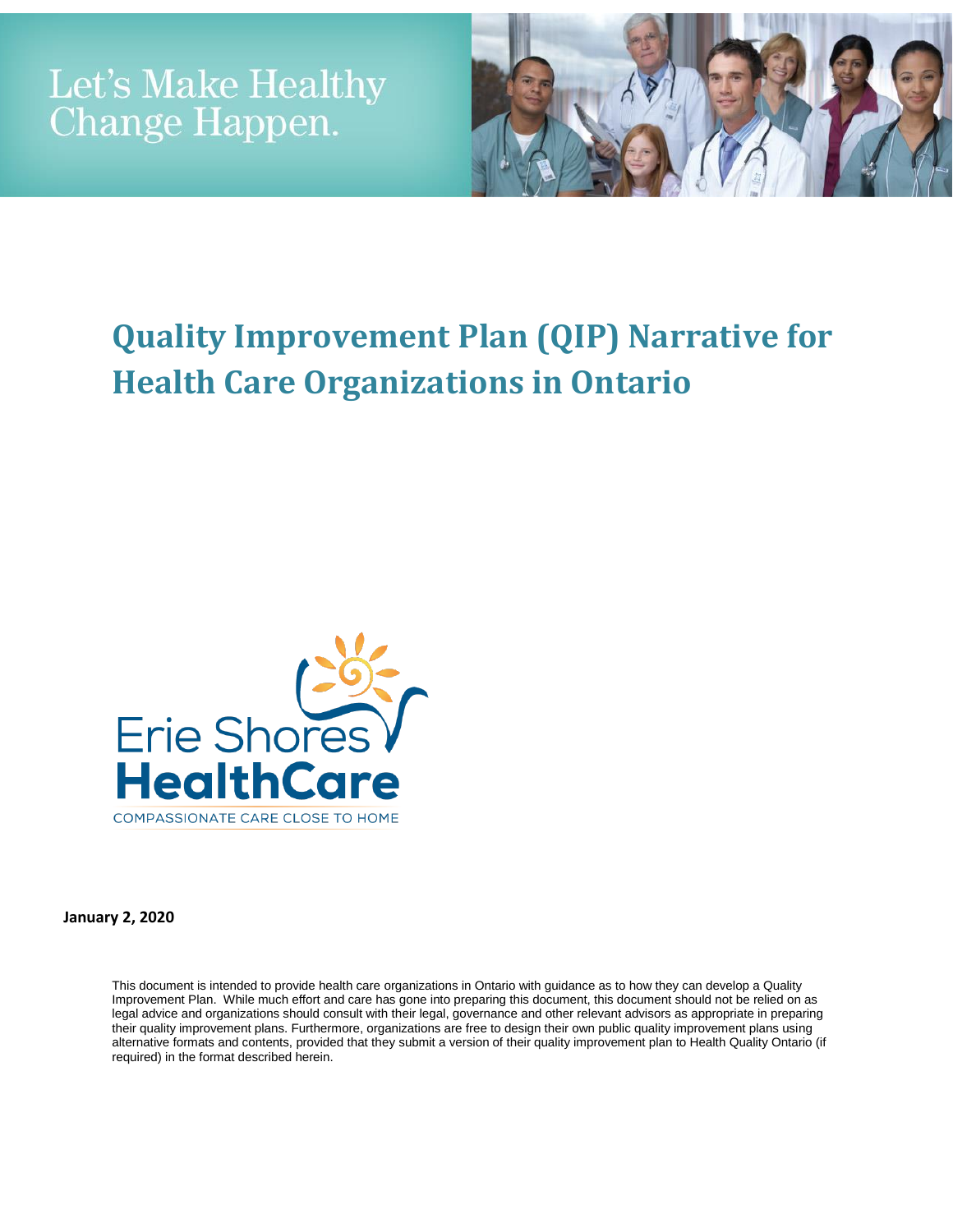## **1. OVERVIEW?**

Include a brief description of your organization and an introduction to your organization's Quality Improvement Plan (QIP). Imagine you are telling a member of the public about the following – some key facts, what you do, who your patients/residents are, and your focus of care. Include a description of how you work to improve care for any specific under-served populations you might serve. For the introduction to your QIP, include an overview of the key areas of focus for your QIP. Think of this as an executive summary that helps to contextualize and connect the different parts of the QIP.

Recommended length: 250 words.

Erie Shores HealthCare (ESHC) Quality Improvement Plan (QIP) continues to enhance our organizational vision of "Compassionate Care Close to Home" and aligns with our new strategic plan in development with the focus on Access to Care, Improving Quality and Performance and Investing in our People. We are excited with the progress in our development of a new strategic plan. It incorporates the mission, vision and new direction of Ontario Health (OH), the Ministry of Health and Long-Term Care (MOHLTC) and our eventual regional Ontario Health Team (OHT) with an emphasis on community stakeholder priorities and a sub-region continued focus on collaboration and innovation.

Located in Southwestern Ontario, ESHC has expanded to service the communities of Leamington, Kingsville, Harrow, Wheatley, Woodslee, Amherstburg, Belle River and Lakeshore. Our 58 bed acute care hospital has experienced significant growth in the last two years. **Our projected Emergency Department (ED) volumes in 2019-2020 are 38,0000; a 25% increase from 2017-2018.** Additional volumes include: 300 births, 4,700 surgeries and 3,600 inpatient admissions per year (inclusive of a Level 2 ICU, rehabilitation and acute care services).

In 2019-2020, ESHC committed to building partnerships and developing key initiatives to support our under-served migrant worker population. Our work began in our Emergency Room in collaboration with Lariza Mendoza (Program Coordinator - Migrant Worker Community Program) and Dr. Justine Taylor (Science and Government Relation Manager – Ontario Greenhouse Vegetable Growers), Orangeline Farms and Mucci Farms. Together we developed a wallet card (in Spanish and English) that is completed upon hire at a local greenhouse. Migrant workers carry this wallet card which includes details for reference when they arrive at our ED (translatable – and, includes emergency contacts in country of origin, medications, medical history, etc.). This program has been locally successful and regionally/provincially recognized for adoption.

The QIP for 2020-2021 underscores ESHC's commitment to quality and patient safety. In 2019-2020, we continued our commitment to enhance our quality program, developing collaborative partnerships and undertaking innovative regional initiatives. The QIP was approved by our various Care Committees, the Executive Senior Leadership Team, Quality Council and Board of Directors. The embedded initiatives, action plans and measured outcomes reflect our endeavour to improve outcomes, access to care and the patient experience.

ESHC's scorecard development includes: Safety Scorecard (HAI's, Falls, Medication Errors, etc.); Utilization Scorecard (Flow and Access); Patient Services Scorecard; Corporate Services Scorecard and QIP. The scorecards are reviewed monthly with Care Committees, the Clinical Quality Assurance Committee and the Quality Council. The QIP is reviewed quarterly.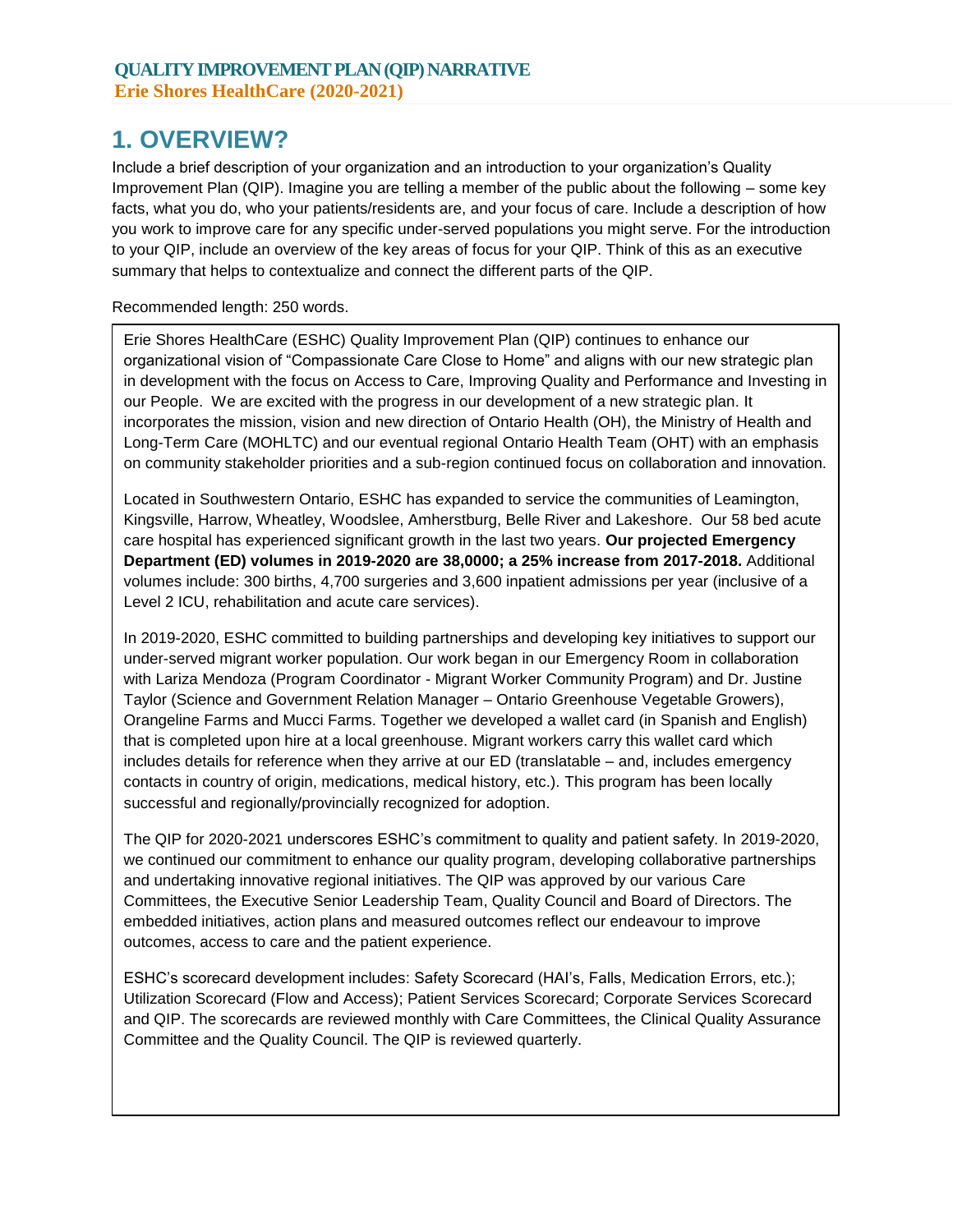#### **QUALITY IMPROVEMENT PLAN (QIP) NARRATIVE Erie Shores HealthCare (2020-2021)**

The 7 indicators selected for the 2020-2021 QIP include:

#### **Mandatory Indicators**

- 90th percentile ED wait time to Inpatient Bed
- Number of workplace violence incidents (overall) reported by hospital workers (as defined by OHSA) within a 12 month period

#### **Priority Indicators**

- Alternate level of care (ALC) rate
- Patient experience: Did you receive enough information when you left the hospital?
- Repeat emergency visits for mental health
- Medication reconciliation at discharge

#### **Custom Indicator**

- Early treatment of sepsis: percentage of Emergency Department (ED) patients identified at triage to be at high-risk for sepsis who receive first-dose antibiotics within 1 hour
- Falls: Rate per 1,000 patient days

Key quality improvement initiatives for 2020-2021 that are linked to our QIP will include:

Expansion of our Discharge Program

Effective discharge planning can decrease the occurrences of a patient being readmitted to the hospital, and can also help in recovery, ensure medications are prescribed and given correctly, and adequately prepare the patient and/or family to take over their loved ones care.

In 2019-2020, we introduced an ADT (Admit-Discharge-Transfer Nurse) Monday – Sunday. In 2020-2021 to continue our improvements with a robust discharge strategy. We will implement two (2) quality improvement plans with our top three patient diagnoses (Congestive Heart Failure, Chronic Obstructive Pulmonary Disease and Community Acquired Pneumonia).

- 1.) EDD/ELOS strategy that is embedded within Care Rounds and Physician Rounds.
- 2.) Diagnosis specific Care Pathways.
- Workplace Violence Program

The development of a new program that aligns with Public Services Health & Safety Association best practice recommendations. Strategies will include: ensuring supervisor competency, workplace safety plans and reporting and debriefing standardization.

In addition, ESHC will establish a Peer Support Program. This program will see a frontline team trained in crisis assessment and intervention to minimize stressors within the organization that can lead to WPV.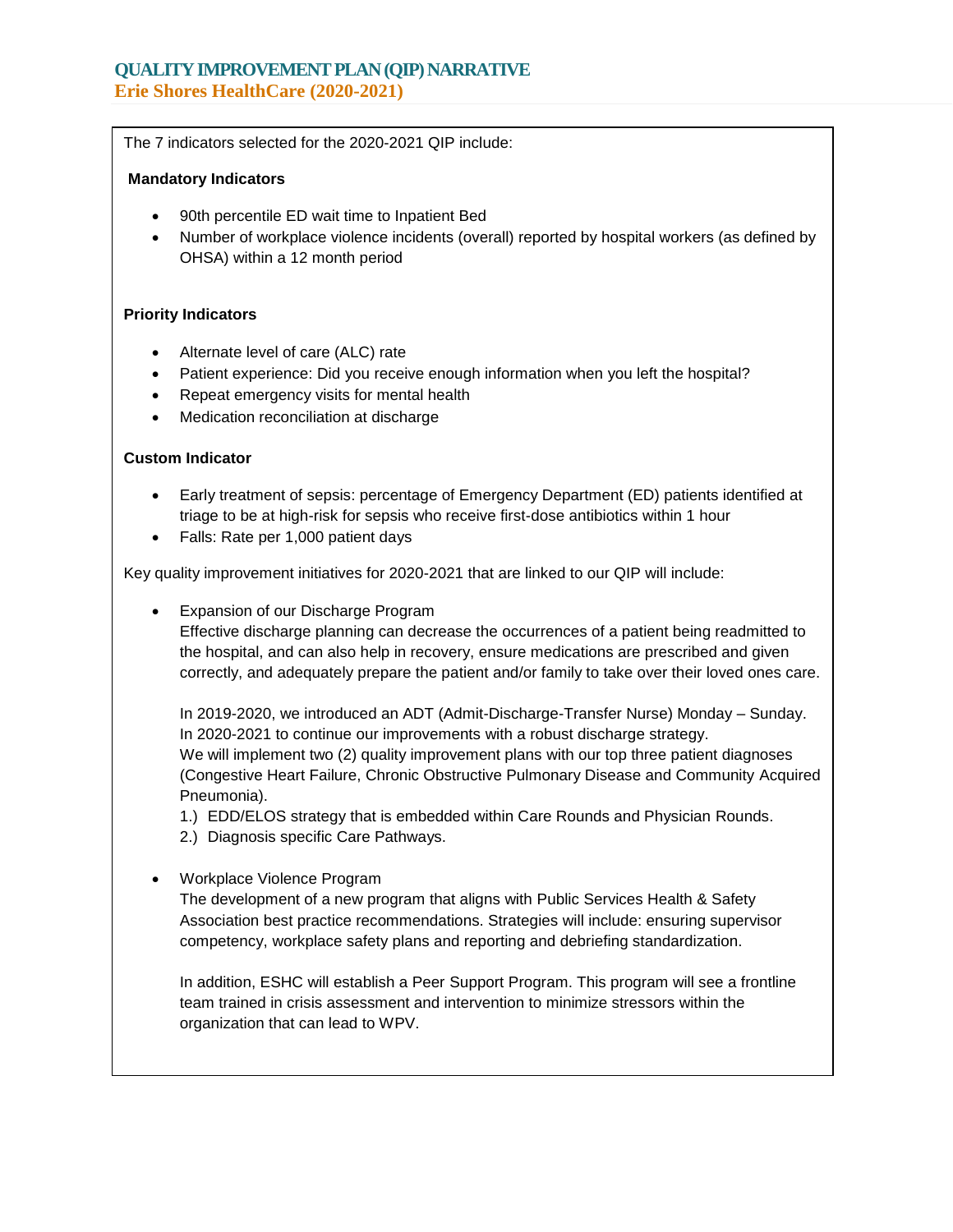Sepsis Initiative

This initiative will measure the percentage of patients presenting with signs of life-threatening infection who receive early treatment with antibiotics, in keeping with international best practices. Strategies will include: a revised flow pattern within the ER for suspected high-risk sepsis patients and a flagging system for physicians, pharmacists and staff. In addition, a revised sepsis screening tool and sepsis orderset will be introduced.

Falls Initiative

This initiative will measure the rate of falls per 1,000 patient days. In the hospital setting, falls continue to be the top adverse event and injuries from falls are often associated with morbidity and mortality. As a restraint-free hospital, we are evaluating and implementing key strategies to minimize falls.

# **2. Describe your organization's greatest QI achievement from the past year**

Provide a story about a specific quality improvement achievement that your organization is proud of. Try to think of this as a "bright spot" that can be shared with other organizations. The story should include results from the improvement initiative (for example, data demonstrating the impact of your project or program).

#### **Access and Transitions – Emergency Services**

ESHC believes timely care and access to care is important for patients as they navigate our Emergency Room. As a result, we implemented a comprehensive flow initiative that would enhance the experience for patients and families and improve our P4R outcomes.

ESHC in 2019-2020 adopted the following:

- 1.) Clinical Decision Unit (virtual within the ER) designation that can be applied to an ED patient visit where the patient can benefit from more time in the ED than their level of acuity would normally allow, but that this extra time could ultimately avoid an admission.
- 2.) Rapid Assessment Zone an area dedicated to care for the low-acuity vertical patients.
- 3.) Tracking Boards large screen televisions that allow the Clinical Resource Nurse and ER Nurses/Physicians to forecast, assess and navigate flow.
	- a. EMS Tracking Board shows the number of ambulances enroute to the ER, expected time of arrival and CTAS level.
	- b. Inpatient Tracking Board shows bed empty, occupancy/capacity.
- 4.) Home Care Coordinator position within the ER proper to assist with admission diversion.

Our P4R outcomes and patient satisfaction have greatly improved.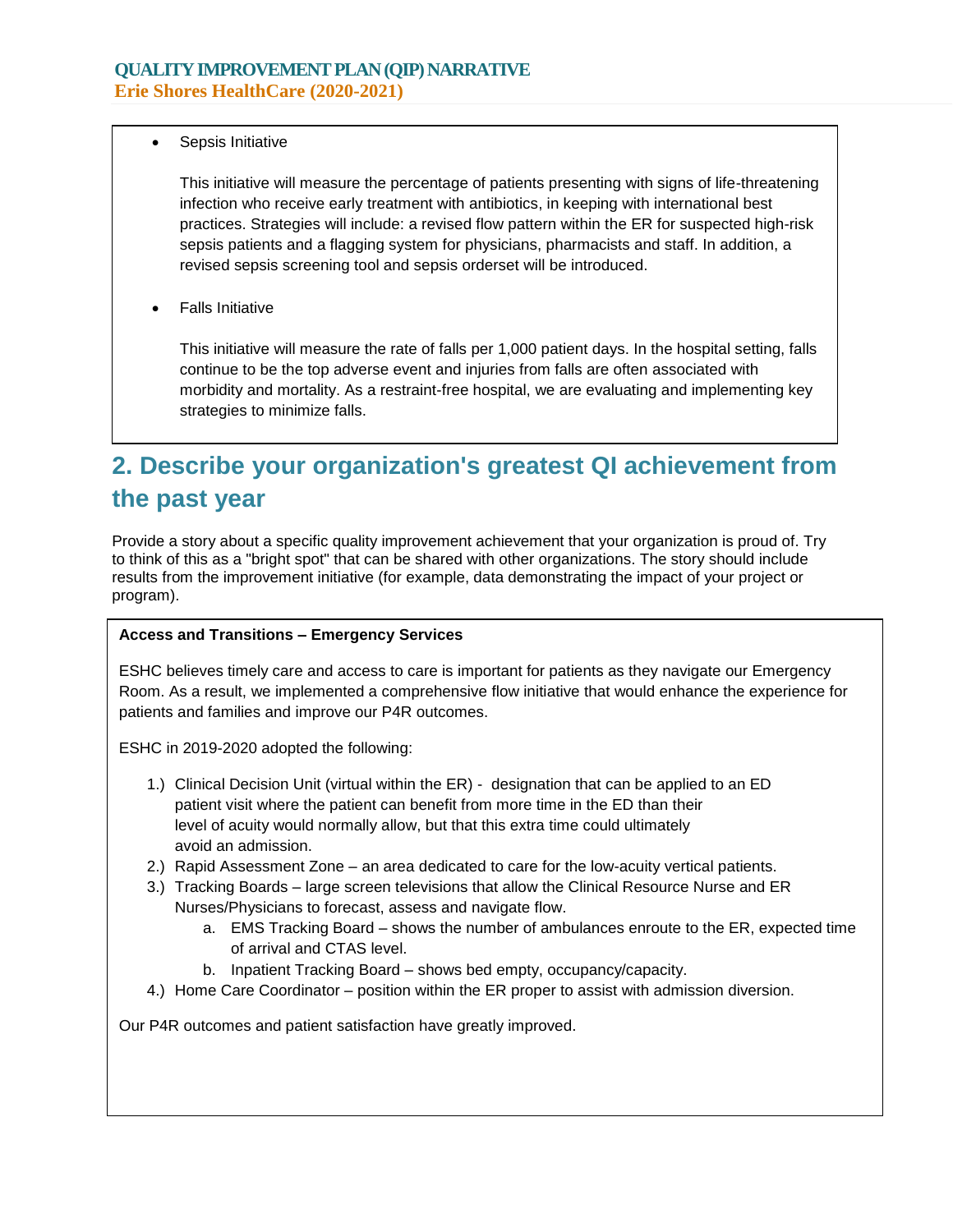#### **QUALITY IMPROVEMENT PLAN (QIP) NARRATIVE Erie Shores HealthCare (2020-2021)**

| <b>P4R Performance Indicators</b>                 | <b>Dec</b><br>$2016 -$<br><b>Nov 17</b> | <b>Dec</b><br>$2017 -$<br><b>Nov 18</b> | <b>Dec</b><br>$2018 -$<br><b>Nov 19</b> | <b>Up/Down</b> | Legend           |
|---------------------------------------------------|-----------------------------------------|-----------------------------------------|-----------------------------------------|----------------|------------------|
| <b>ED LOS Admitted</b>                            | 9                                       | 8                                       | 6                                       | NZ             | Lower is better  |
| <b>ED LOS Non-Admitted High Acuity</b>            | 47                                      | 50                                      | 42                                      |                | Lower is better  |
| <b>ED LOS Non-Admitted Low Acuity</b>             | 61                                      | 31                                      | 17                                      |                | Lower is better  |
| <b>Time to PIA</b>                                | 70                                      | 60                                      | 52                                      |                | Lower is better  |
| <b>Time to Inpatient Bed</b>                      | 7                                       | 5                                       | 6                                       |                | Lower is better  |
| <b>Ambulance Offload Time</b>                     | 48                                      | 26                                      | 27                                      | m              | Lower is better  |
| <b>Performance Rank</b>                           | 34                                      | 18                                      | 11                                      |                | Lower is better  |
| <b>Patient Satisfaction - Would you recommend</b> | 46.6%                                   | 50.3%                                   | 51.9%                                   | T              | Higher is better |
| ED to friends and family?                         |                                         |                                         |                                         |                |                  |
| <b>Final Funding Rank</b>                         | 64                                      | 65                                      | 56                                      |                | Lower is better  |

Up/Down arrows - compares last year (2018-19) with previous year (2017-18)

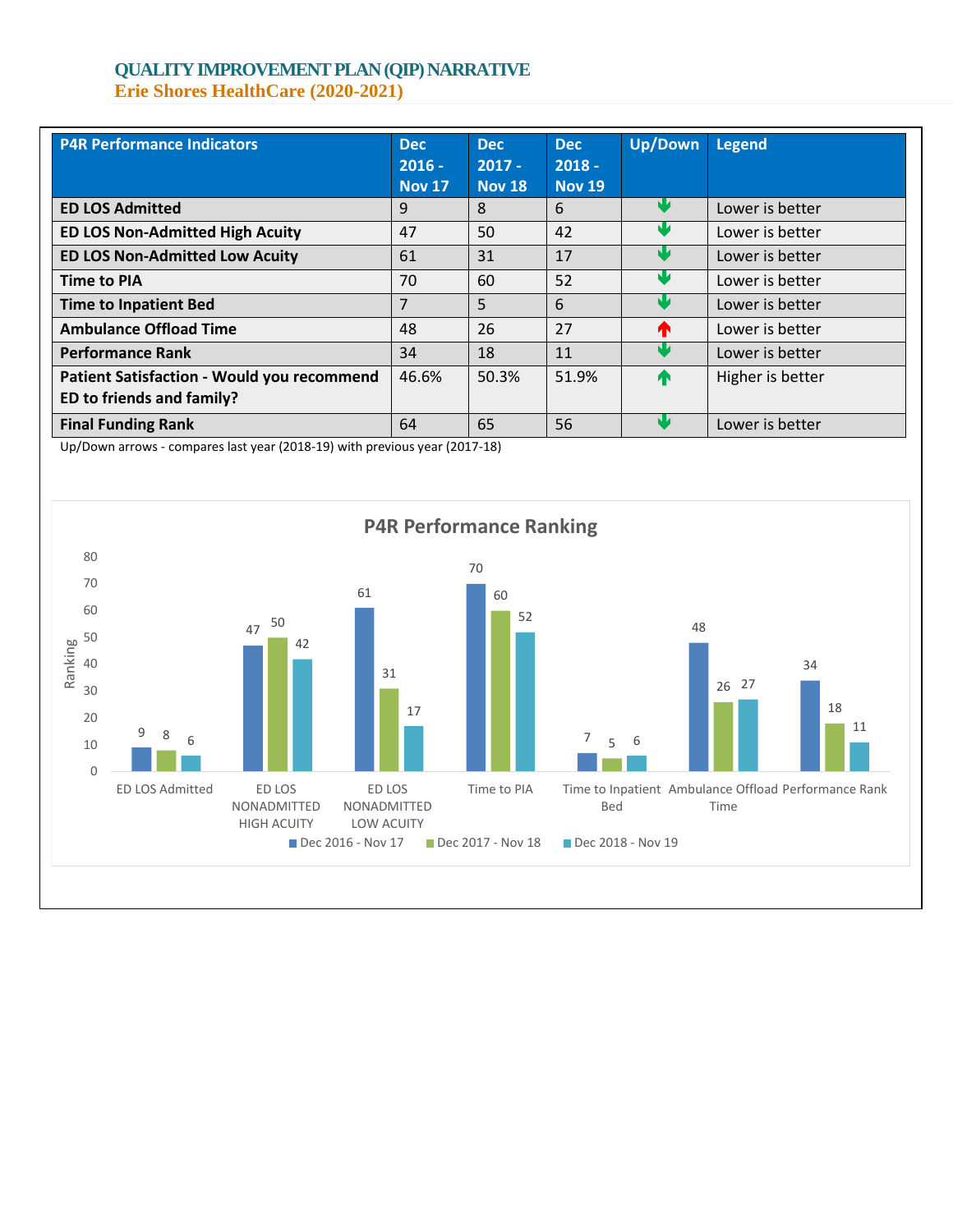## **3. Collaboration and integration**

We know that in order to achieve large-scale improvement, many of the indicators in the QIPs require collaboration with other partners. In this section, please describe who your organization is working with to improve integration and continuity of care as your patients move across the health system. If you are an organization that has been selected as an Ontario Health Team (OHT), describe the collaborative quality goals of your OHT in this section. What is the OHT's joint commitment to quality? For example: What is your population of focus? How will the OHT improve the care experience for patients? What quality measures will your OHT focus on? Include the name of your OHT in your description. Also, remember to describe your OHT work in your QIP Workplan by naming your collaborators on the relevant indicators and reflecting collaborative work in your change ideas. Organizations in earlier stages of the OHT application process are also strongly encouraged to document your collaborative efforts in this section. Recommended length: 250 words

ESHC understands the importance in collaborative partnerships to streamline access to care and allow patients to move across the health spectrum seamlessly.

In late 2018 leading into the 2019-2020 year, ESHC partnered with Essex-Windsor Emergency Medical Services (EMS) and Windsor Regional Hospital. That innovative regional partnership successfully reduced hallway medicine in the region. This was achieved through our newly developed Destination Agreement and Diversion Protocol. This collaborative initiative expanded our geographical catchment area for EMS CTAS 3, 4 & 5 patients to ESHC's ED to offset ED pressures at the Windsor, Ontario tertiary hospitals. As well, it allows for Emergency EMS Dispatch to divert patients across Windsor-Essex County based on ER wait times, volumes and capacity at the three regional hospitals.

In 2020-2021 ESHC is committed to further innovation and collaboration. Examples include:

- Mental Health Community Outreach
	- o Committee with Quality Council Representative, PFAC Representative, Mental Health Community Supportive Services Partners and our local Police and EMS Services.
- Palliative Care
	- $\circ$  Collaborative Partnership to reframe delivery of care with the Hospice of Windsor-Essex County, Transition to Betterness and the End of Life Care Network
- Trillium Gift of Life Network
	- o Expanded service offerings for Medical Assistance in Dying (MAID) patient population within our communities.
- Family Health Team
	- o Expanding process and flow initiatives adopted by the Healthlinks philosophy.

ESHC is steadfast in the work required with our regional partners (hospitals, long-term care facilities, family health teams, primary care, etc.) in the development phase of a Windsor-Essex Ontario Health Team (W-E OHT).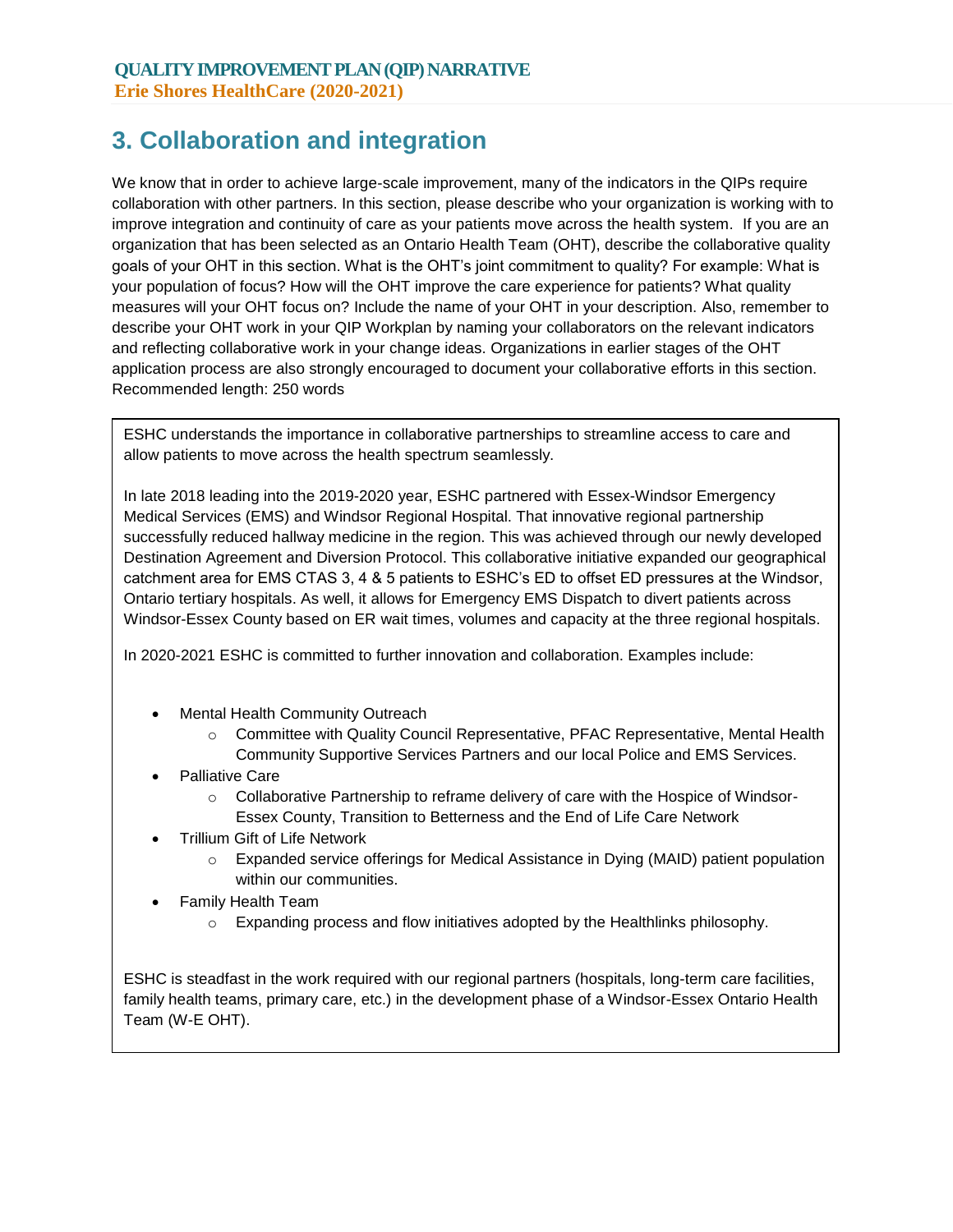## **4. Patient/client/resident partnering and relations**

Briefly outline how you partnered with patients/clients/residents in your quality improvement initiatives this year, including in the development of this QIP. Can you identify examples where their input has had an impact on your quality improvement initiatives? For example, have patients/clients/residents helped to choose areas of focus for your QIP, contributed change ideas, or co-designed/co-delivered quality improvement activities? Have you identified any broader impacts on staff, the patients/clients/residents who were engaged, or those being served by your organization? Recommended length: 250 words.

ESHC is committed to making decisions that impact care, safety and quality with our patients, families and community partners to enhance a patient-centred health system approach.

Our community and patient representatives are essential and their precise perspectives steer our objectives for corporate safety, quality and access. As well, their insight and feedback specific to the patient/family experience and its personal impact is vital in our decision making. Including patient and community representatives allows us to reflect upon areas of accomplishment and identify opportunities to elevate our delivery of quality, safe and equitable patient care.

In 2019-2020 our patients, families and members of our Patient Family Advisory Council have been vital to quality improvement initiatives that highlighted access to care, patient flow and patient and family satisfaction. In addition, to the development of our new Strategic Plan.

Key Initiatives included:

- Co-Gendering Policy this policy will minimize time in the ER (from admission to inpatient bed), minimize frequent patient moves during their hospital stay. As a result, ESHC can improve timely access to care.
- Family Presence Policy this policy will allow our vulnerable and sick patients to have one (1) family or primary support at the bedside twenty-four hours per day. Evidence shows an increase in patient satisfaction and improvements with length of stay and reduced medication errors.

The development of this year's QIP, was inclusive, consultative and collaborative. Our patient and community partners this year advocated for timely access to care, modeling OH and the MOHLTC mandate to end hallway medicine.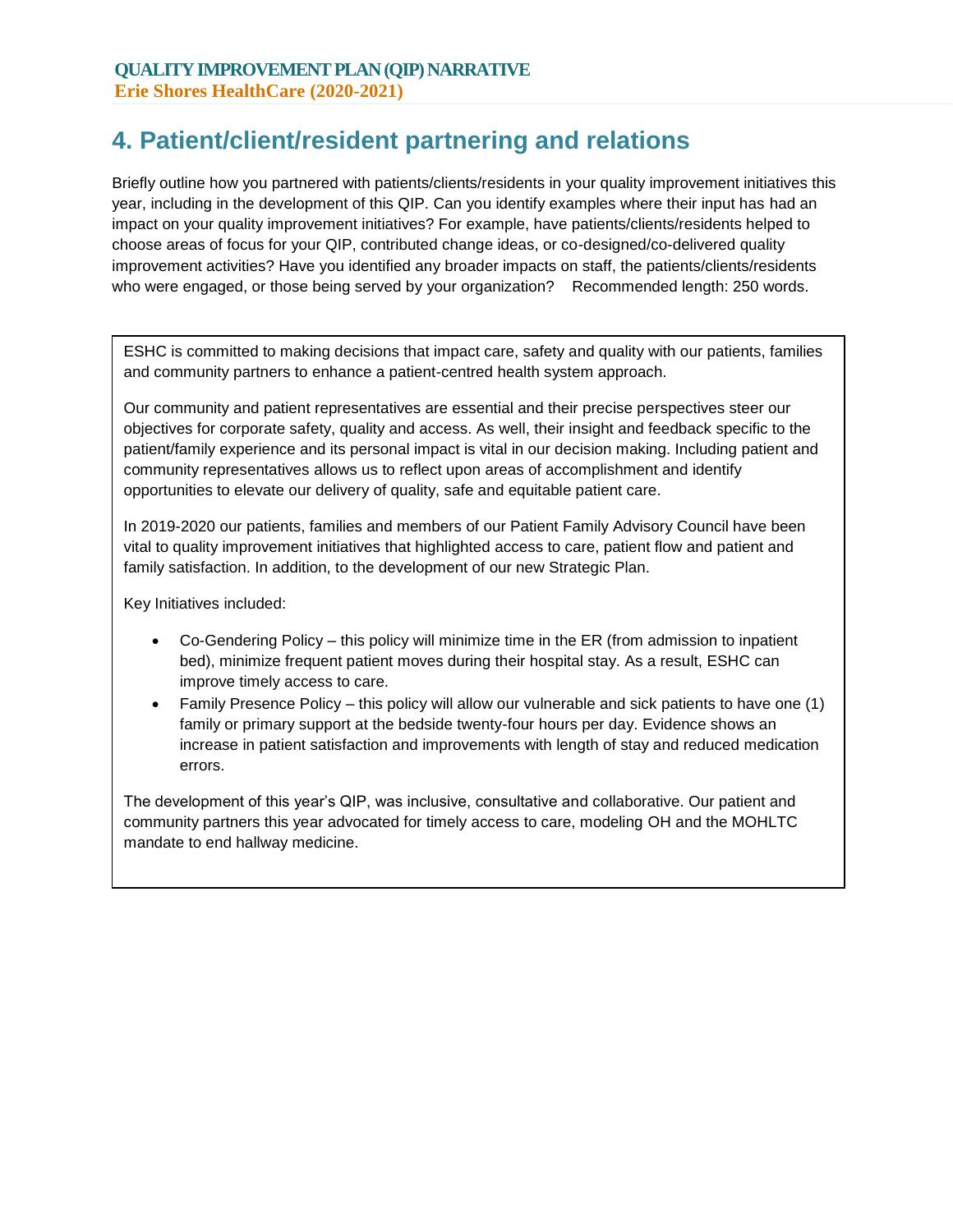# **5. Workplace Violence Prevention**

Is workplace violence a strategic priority for your organization? (yes/no). If yes, describe how it is a priority – for example, is it included in your strategic plan, do you report on it to your board, or have you made significant investments to improve in this area? Given that this is the third year that this is appearing in the QIP, what have you done differently and what are you planning to do differently this year? Recommended length: 250 words

Yes. ESHC is committed to a respectful, collaborative and healthy work environment. As such, we have a zero tolerance methodology and supportive policies around workplace violence and safety. All incidents are reported to the Quality Council and Board of Directors.

Within ESHC, staff and physicians wear personal safety devices that trigger an alarm to alert staff and security when there are escalating behaviours that require protection and/or assistance. In addition, we have a "Flagging Patient Behaviours" Policy and yearly e-learning modules that are completed by employees within the organization.

Key initiatives that will continue through the 2020-2021 year include:

• AIDET Training

AIDET is a communication framework for healthcare professionals to communicate with patients and each other in a way that decreases patient anxiety, increases patient compliance, and improves clinical outcomes. This initiative assists in setting a collegial tone for conduct between patients/families, staff and physicians.

• Code White Training

"Code White" refers to a trained team response to a disturbance that is a behavioural emergency involving clients in healthcare settings. A core team at ESHC was trained as leaders within the organization. In 2019-2020, this team will oversee the Non-Violent Crisis Intervention training across the hospital.

• Safety Huddles

Inpatient, Perioperative Services, Allied Health Services and Emergency Department leaders huddle with staff daily – at which time, any concerns are flagged and discussed for ongoing supportive and preventative measures to be implemented.

New key initiatives in the 2020-2021 year include:

The development of a new program that aligns with Public Services Health & Safety Association best practice recommendations. Strategies will include: ensuring supervisor competency, workplace safety plans and reporting and debriefing standardization.

In addition, ESHC will establish a Peer Support Program. This program will see a frontline team trained in crisis assessment and intervention to minimize stressors within the organization that can lead to WPV.